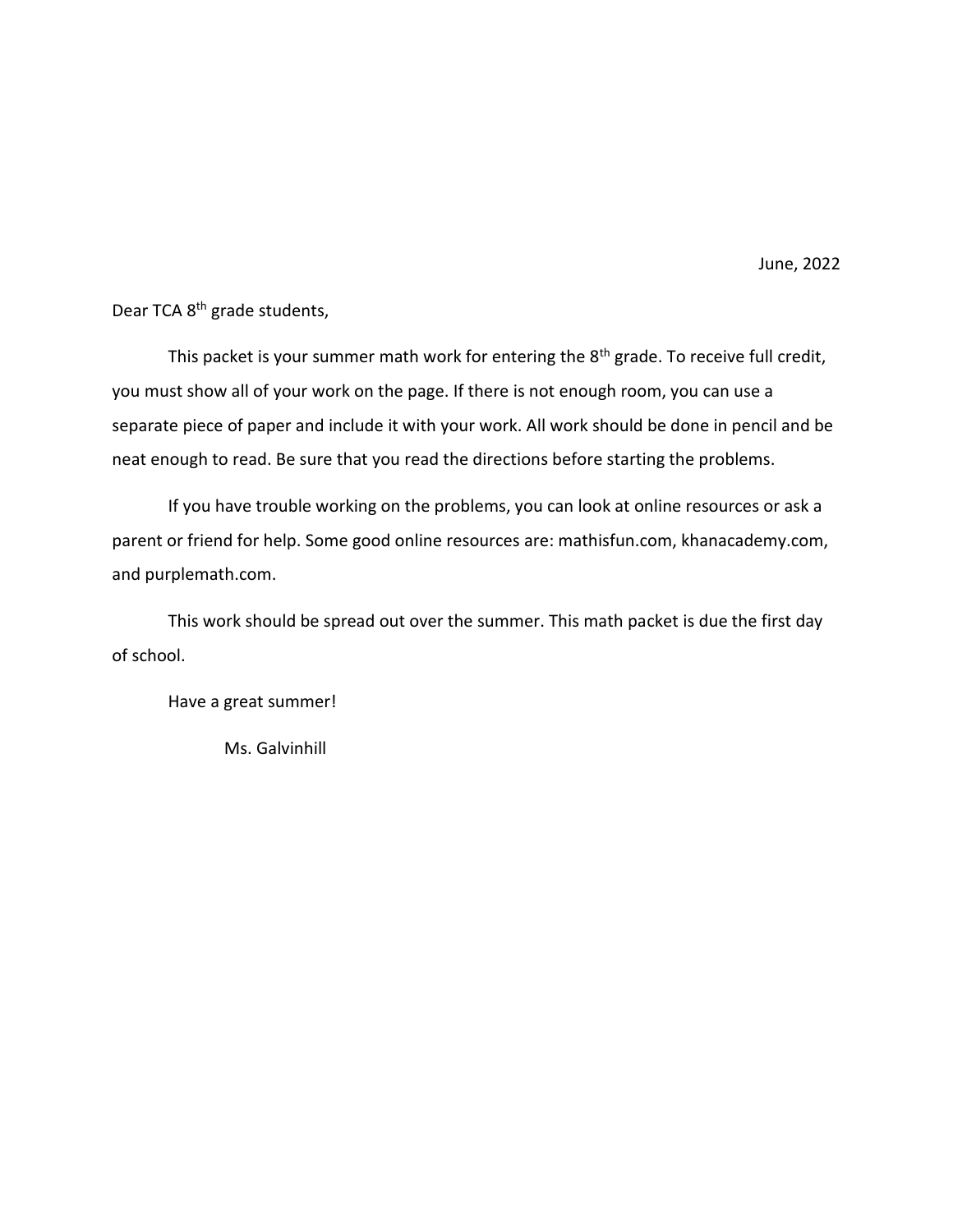| 1. Evaluate using order of operations.<br>$6 + (3 + 9) \cdot 10 - 2^3$                     | 2. Evaluate each absolute value<br>expression.<br>$ -12 $<br> 0 <br> 25                 |
|--------------------------------------------------------------------------------------------|-----------------------------------------------------------------------------------------|
| 3. List the integers in order from least<br>to greatest.<br>$-3, 8, 0, 3, -5, -2$          | 4. Evaluate the following expressions.<br>$12 + (-7)$<br>$-24 + (-8)$<br>$-30 + 12$     |
| 5. Evaluate the following expressions.<br>$-15 - 6$<br>$4 - 10$<br>$-8-(-8)$               | 6. Evaluate the following expressions.<br>$-12 - 5$<br>$15 \cdot -3$<br>$-11 - -30$     |
| 7. Evaluate the following expressions.<br>$-40 \div 8$<br>$120 \div -6$<br>$-250 \div -25$ | 8. Use order of operations to evaluate<br>the expression.<br>$(-3)^3 - 2 + 8 \div (-8)$ |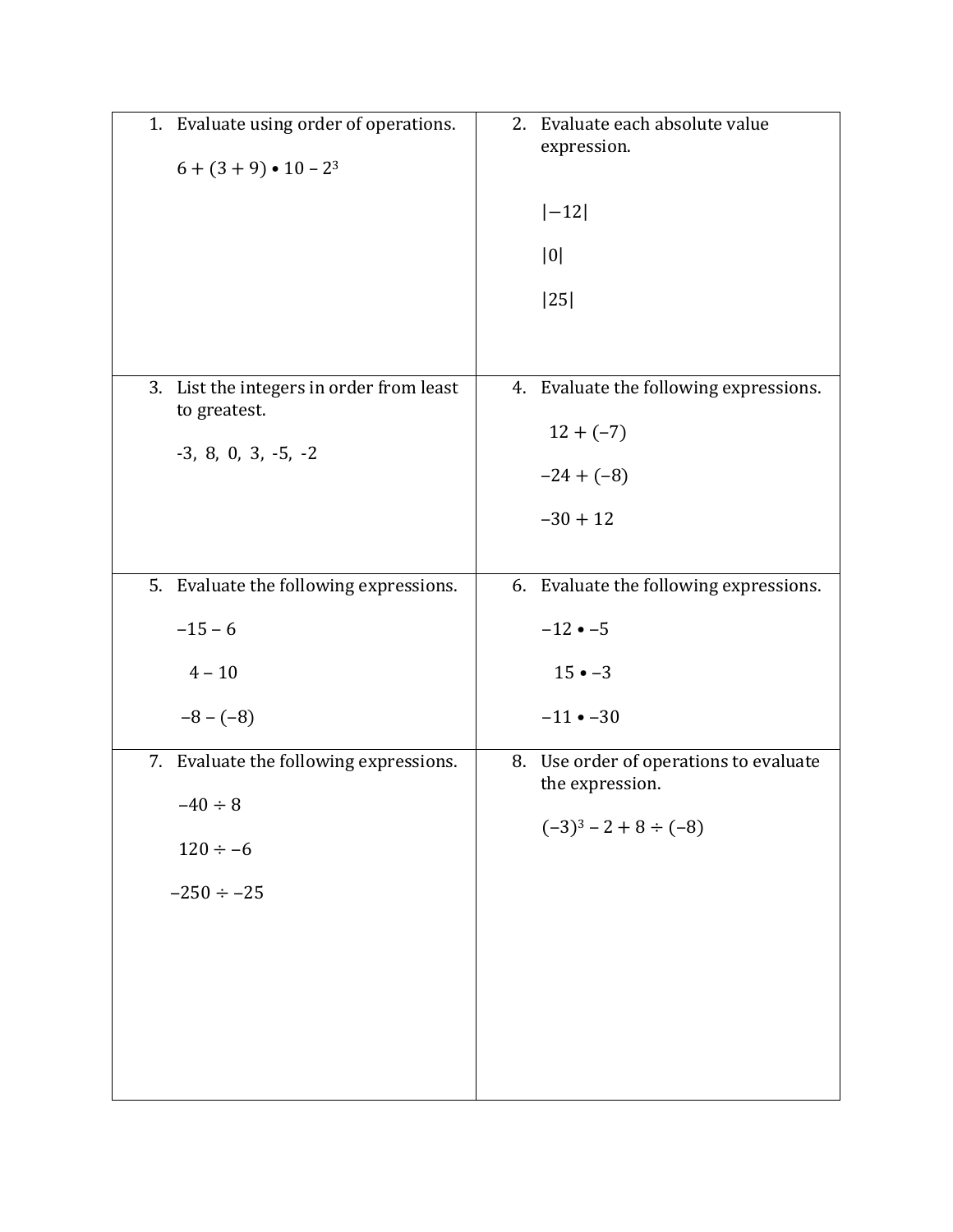| 9. Evaluate the expressions (write as a<br>number or fraction with no | 10. Evaluate the expressions. |
|-----------------------------------------------------------------------|-------------------------------|
| exponents).                                                           | $2 - 4$                       |
| 53                                                                    |                               |
|                                                                       | $6 - 2$                       |
|                                                                       |                               |
| $(-2)^4$                                                              |                               |
|                                                                       |                               |
| 11. Evaluate the expressions.                                         | 12. Evaluate the expressions. |
| $3^{17}$                                                              | $2^{2} \cdot 2^{3}$           |
| $\overline{3^{17}}$                                                   |                               |
|                                                                       |                               |
|                                                                       |                               |
|                                                                       |                               |
|                                                                       |                               |
| 13. Solve for x.                                                      | 14. Solve for x.              |
| $x + 6 = 50$                                                          |                               |
|                                                                       | $x - (-5) = 10$               |
|                                                                       |                               |
|                                                                       |                               |
| $x + 14 = -5$                                                         | $x - 4 = -13$                 |
|                                                                       |                               |
|                                                                       |                               |
|                                                                       |                               |
| 15. Solve for x.                                                      | 16. Solve for x.              |
|                                                                       | $\frac{x}{8} = 7$             |
| $-11x = 33$                                                           |                               |
|                                                                       |                               |
| $12x = 48$                                                            | $\frac{x}{-4} = -5$           |
|                                                                       |                               |
|                                                                       |                               |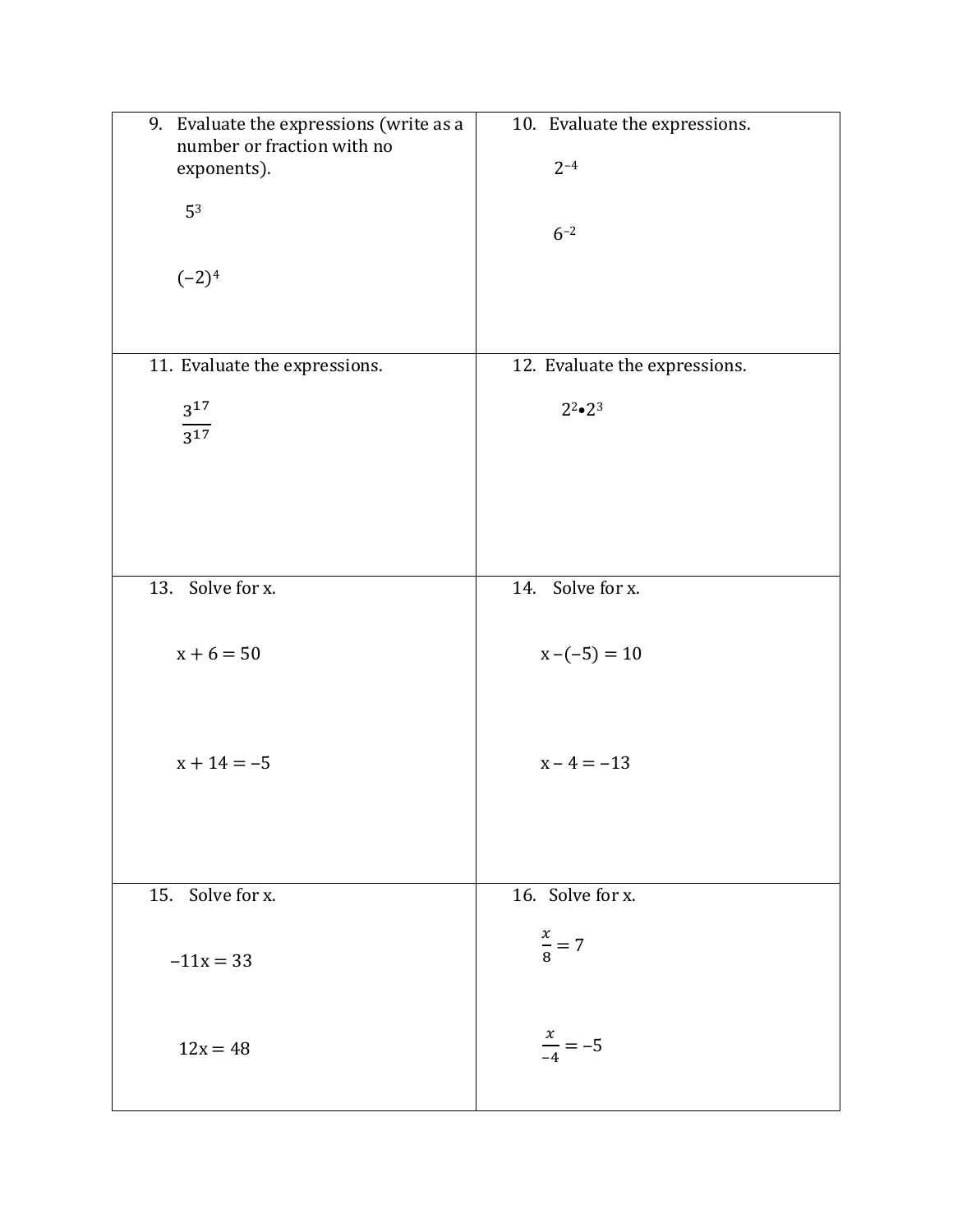| $\overline{17}$ . Solve for x.                      | 18. Solve for x.                                    |
|-----------------------------------------------------|-----------------------------------------------------|
| $\frac{x}{7}$ + 10 = 26                             | $-5x - 9 = -3$                                      |
|                                                     |                                                     |
|                                                     |                                                     |
|                                                     |                                                     |
| 19. Combine like terms and solve for x.             | 20. Combine like terms and solve for x.             |
| $3x + 4 - 2x + 8x = 22$                             | $-7x - 20 + 12 + 4x = 13$                           |
|                                                     |                                                     |
|                                                     |                                                     |
|                                                     |                                                     |
| 21. Draw a number line and graph the<br>inequality. | 22. Draw a number line and graph the<br>inequality. |
| $x \geq 7$                                          | $x < -5$                                            |
|                                                     |                                                     |
|                                                     |                                                     |
| 23. Solve for x and then graph the<br>answer.       | 24. Solve for x and then graph the<br>answer.       |
| $\frac{x}{8}$ – 7 > 2                               | $2x + 8 \le 30$                                     |
|                                                     |                                                     |
|                                                     |                                                     |
|                                                     |                                                     |
|                                                     |                                                     |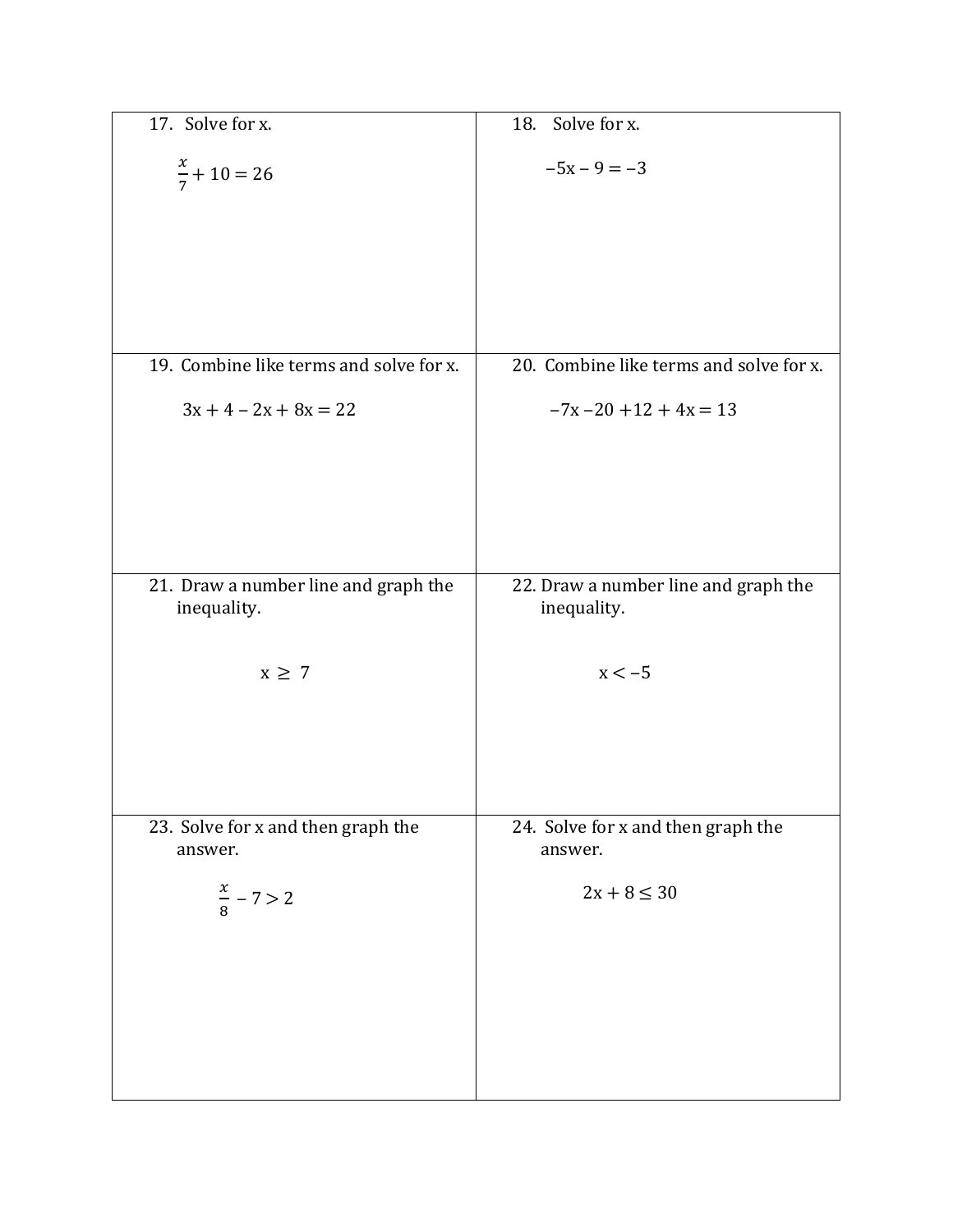| 25. List the decimals in order from<br>least to greatest. | 26. List the numbers in order from<br>least to greatest. |
|-----------------------------------------------------------|----------------------------------------------------------|
|                                                           |                                                          |
| $4.76, -5.23, 0.1, 4.74, -21.6$                           | 2.3741, 2.374, 2.384, 2.3831                             |
|                                                           |                                                          |
|                                                           |                                                          |
| 27.                                                       | 28.                                                      |
| $27.815 + 3.62$                                           | $3.5 - 1.257$                                            |
|                                                           |                                                          |
|                                                           |                                                          |
| 29.                                                       | 30.                                                      |
| $35.62 \cdot 0.72$                                        | $23.65 \div 0.5$                                         |
|                                                           |                                                          |
|                                                           |                                                          |
|                                                           |                                                          |
|                                                           |                                                          |
| 31. Solve for x.                                          | 32. Solve for x.                                         |
| $0.5x - 4.25 = 7.25$                                      | $\frac{x}{7}$ + 11.12 = 15.6                             |
|                                                           |                                                          |
|                                                           |                                                          |
|                                                           |                                                          |
|                                                           |                                                          |
|                                                           |                                                          |
|                                                           |                                                          |
|                                                           |                                                          |
|                                                           |                                                          |
|                                                           |                                                          |
|                                                           |                                                          |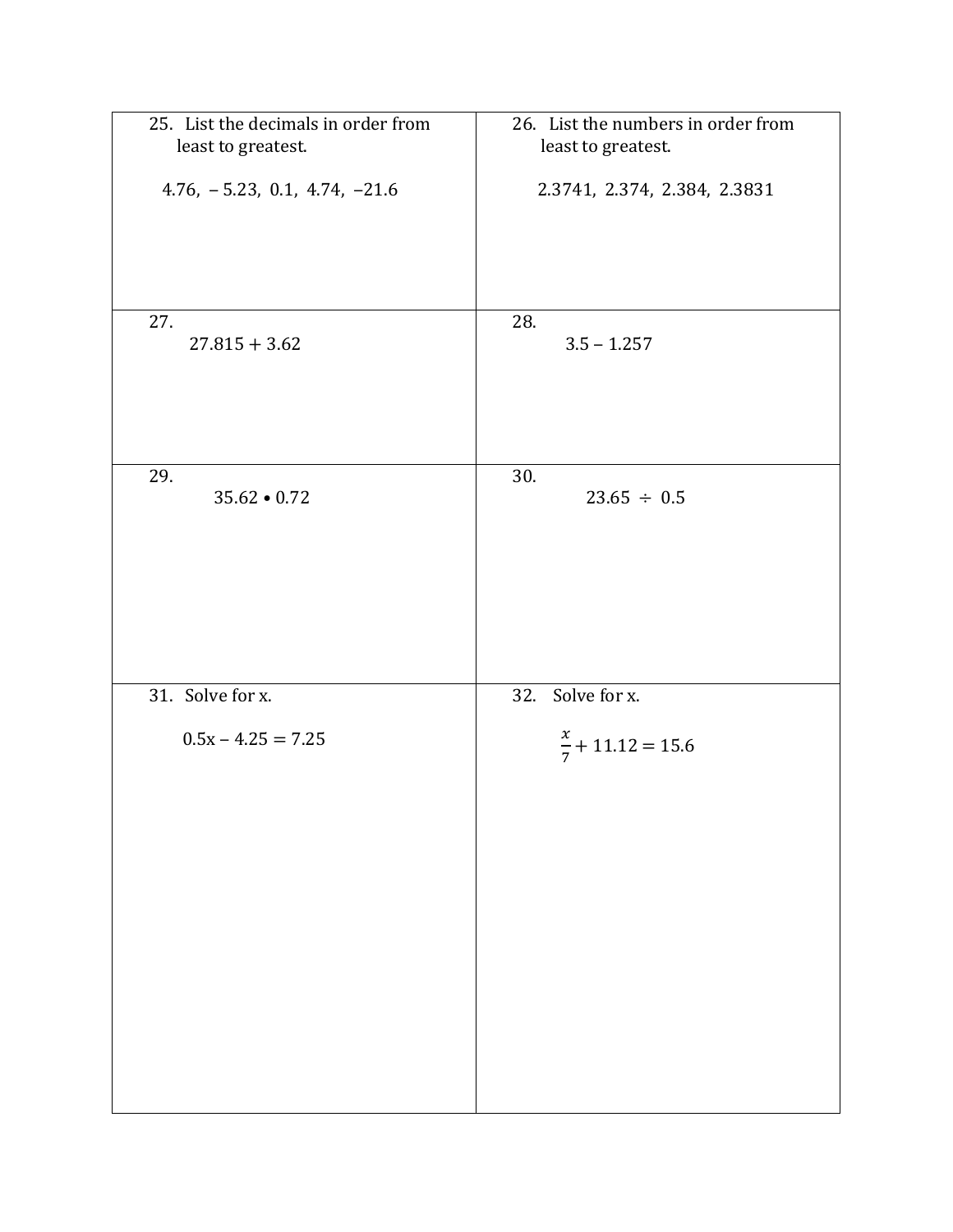| 33. Write in scientific notation.                               | 34. Write in scientific notation.                                                                          |
|-----------------------------------------------------------------|------------------------------------------------------------------------------------------------------------|
| 283,000,000                                                     | 0.0004                                                                                                     |
| 35. Write in standard form.                                     | 36. Write in standard form.                                                                                |
| $3.1 \times 10^{5}$                                             | $8 \times 10^{-3}$                                                                                         |
| 37. Convert milliliters to liters.                              | 38. Convert kilometers to centimeters.                                                                     |
| 2500 ml                                                         | 3.4 km                                                                                                     |
|                                                                 |                                                                                                            |
| 39. Find the prime factorization of 100<br>using a factor tree. | 40. Find the greatest common factor<br>of 90 and 126.                                                      |
| 41. Find the least common multiple for<br>8 and 10.             | 42. List the numbers in order from<br>least to greatest.<br>$\frac{3}{4}$ , $\frac{2}{3}$ , 0.72, 0.6, 0.8 |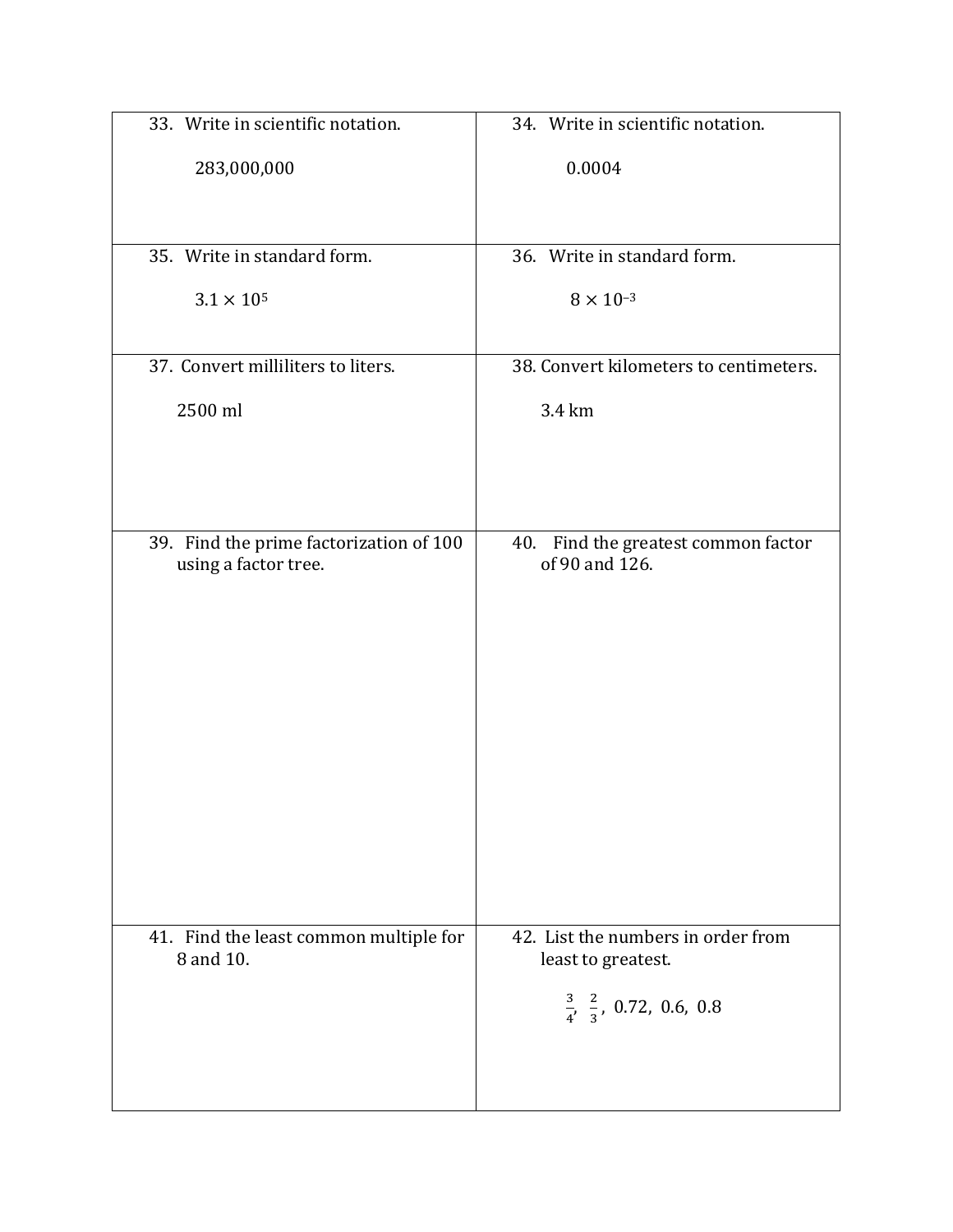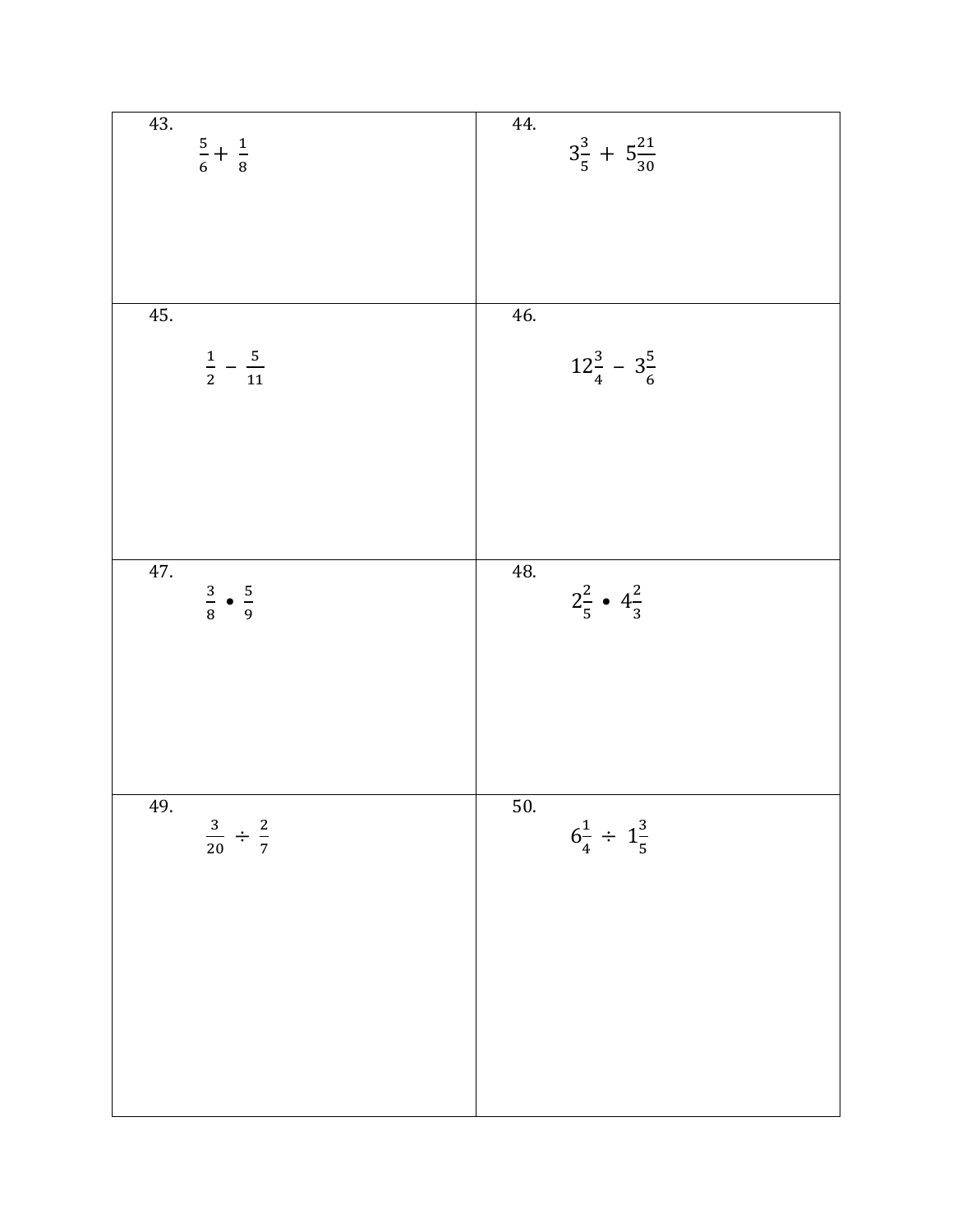| 51. $-\frac{5}{7} + \frac{4}{5}$          |                                        |
|-------------------------------------------|----------------------------------------|
|                                           | $52. - \frac{7}{8} - \frac{5}{6}$      |
|                                           |                                        |
|                                           |                                        |
|                                           |                                        |
|                                           |                                        |
|                                           |                                        |
|                                           |                                        |
|                                           |                                        |
|                                           |                                        |
|                                           |                                        |
|                                           |                                        |
|                                           |                                        |
| 53. $-2\frac{2}{3}$ $- \frac{9}{16}$      | $54. -5\frac{2}{4} \div \frac{33}{40}$ |
|                                           |                                        |
|                                           |                                        |
|                                           |                                        |
|                                           |                                        |
|                                           |                                        |
|                                           |                                        |
|                                           |                                        |
|                                           |                                        |
|                                           |                                        |
|                                           |                                        |
|                                           |                                        |
|                                           |                                        |
|                                           |                                        |
|                                           |                                        |
|                                           |                                        |
| 55. Solve for x.<br>$x + \frac{2}{7} = 5$ | 56. Solve for x.                       |
|                                           |                                        |
|                                           |                                        |
|                                           | $x - \frac{5}{8} = \frac{1}{4}$        |
|                                           |                                        |
|                                           |                                        |
|                                           |                                        |
|                                           |                                        |
|                                           |                                        |
|                                           |                                        |
|                                           |                                        |
|                                           |                                        |
|                                           |                                        |
|                                           |                                        |
|                                           |                                        |
|                                           |                                        |
|                                           |                                        |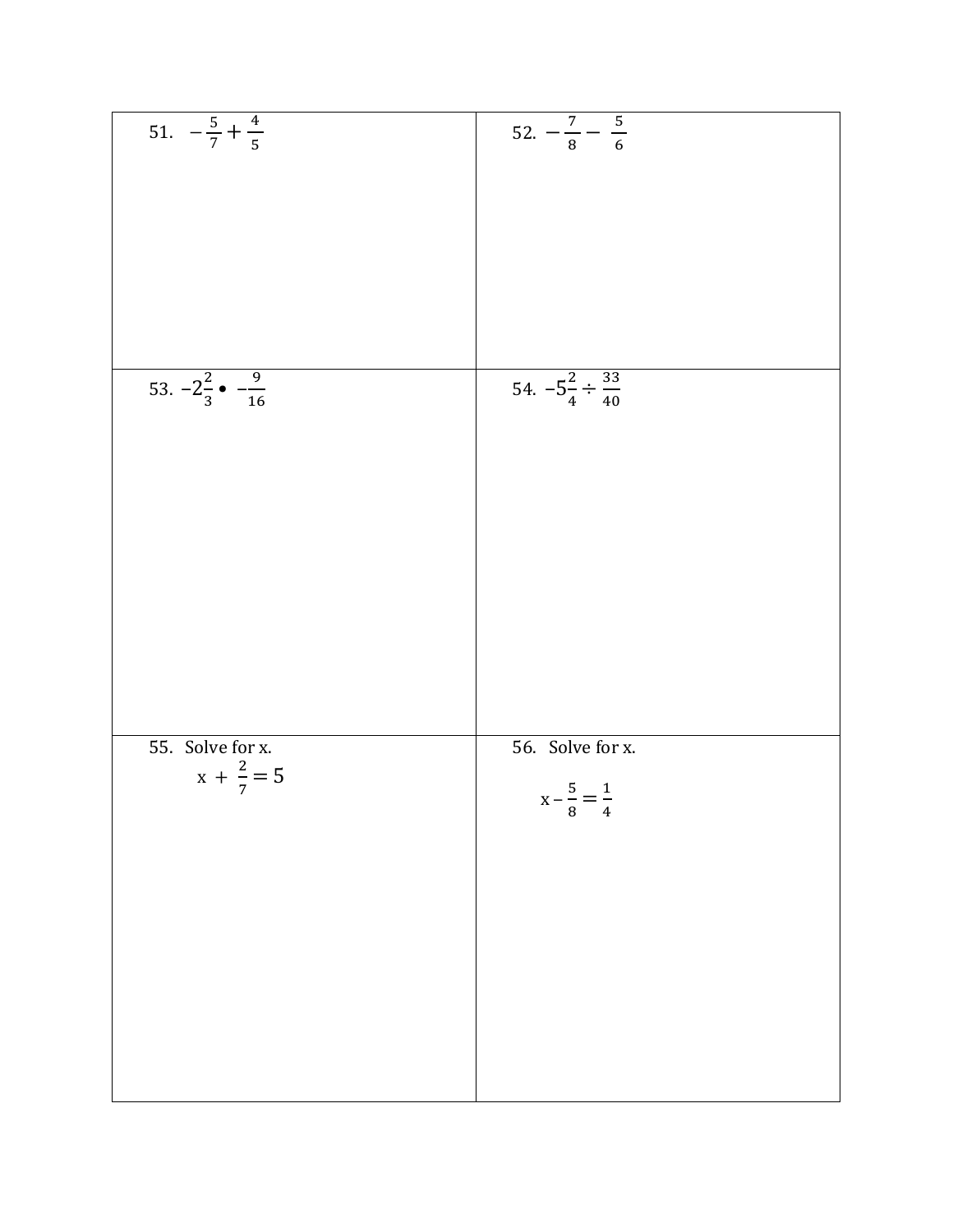| 57. Solve for x.                                                                         | 58. Solve for x.                                     |
|------------------------------------------------------------------------------------------|------------------------------------------------------|
| $\frac{4}{5}x = \frac{2}{7}$                                                             | $x \div \frac{5}{12} = \frac{2}{3}$                  |
| 59. For every 13 blue pens there are 5                                                   | 60. Alex bought 8 copies of the same                 |
| red pens. Write the ratio of blue<br>pens to red pens in each of the<br>following forms. | book for \$46. What is the unit price?               |
| Word form:                                                                               |                                                      |
| Ratio form:                                                                              |                                                      |
| Fraction form:                                                                           |                                                      |
| 61. Joanne traveled 330 miles in 7<br>hours. Find the unit rate.                         | 62. Solve for x.<br>$\frac{10}{x}$<br>$\overline{7}$ |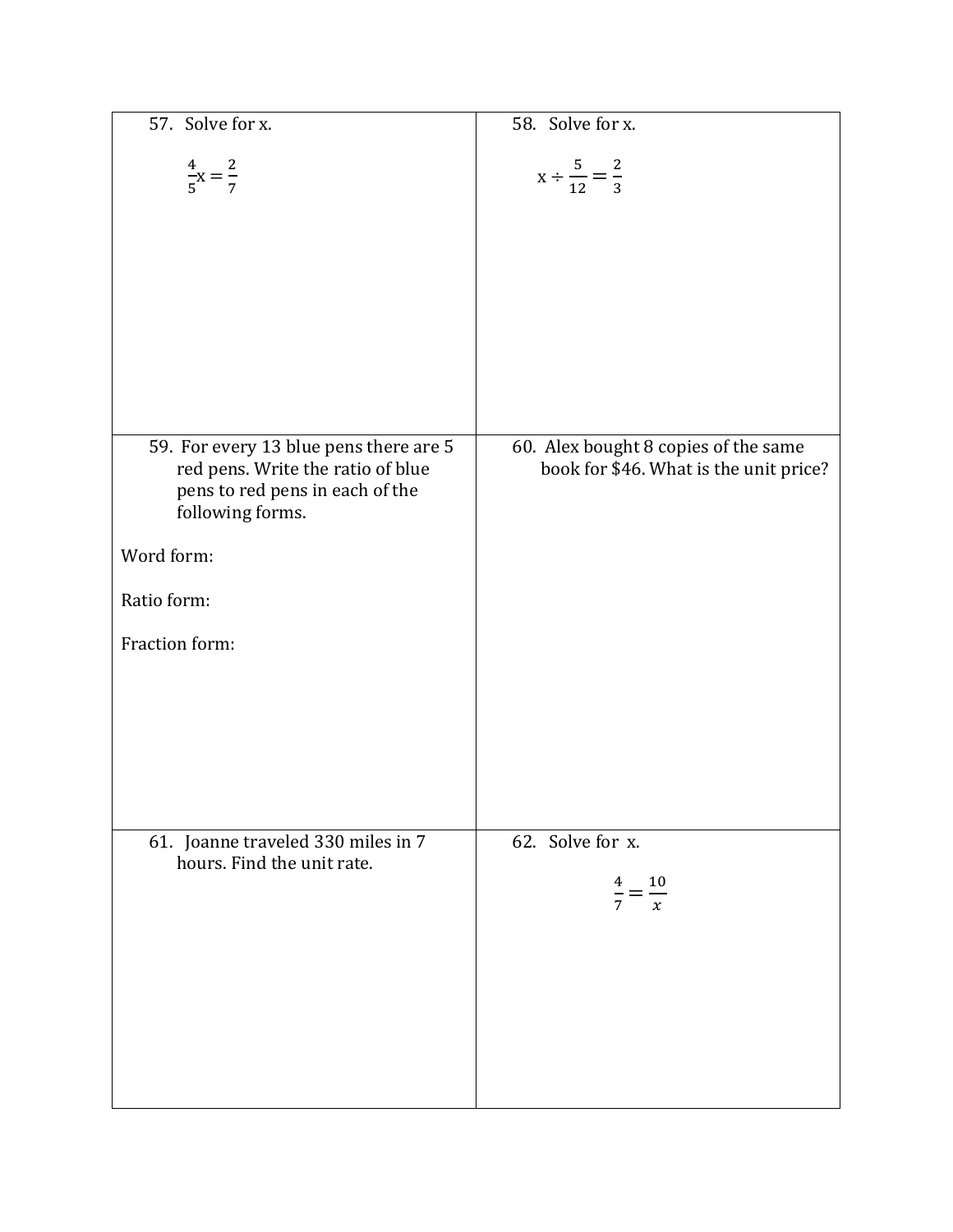| 63. Solve for a and b.<br>$\frac{a}{14} = \frac{20}{35} = \frac{63}{b}$                                                                                                          | 64. Lara is putting tiles down. For<br>every 6 white tiles, there are 2 blue<br>tiles. In total there are 72 tiles. How<br>many white tiles and how many<br>blue tiles are there?             |
|----------------------------------------------------------------------------------------------------------------------------------------------------------------------------------|-----------------------------------------------------------------------------------------------------------------------------------------------------------------------------------------------|
| 65. A 6 ft. tall man is standing outside.<br>His shadow is 45 ft. long. At the<br>same location, there is a tree with a<br>shadow that is 165 ft. long. How tall<br>is the tree? | 66. The scale on a map is $\frac{1}{2}$ inch<br>represents 300 miles. If the distance<br>between two cities on the map is 3<br>inches, what is the actual distance<br>between the two cities? |
| 67. Write as a percent.<br>75                                                                                                                                                    | 68.<br>Write as a percent.                                                                                                                                                                    |
| 1000                                                                                                                                                                             | 5.72                                                                                                                                                                                          |
| 69. Write as a decimal.<br>21%                                                                                                                                                   | 70. What is 31% of 250?                                                                                                                                                                       |